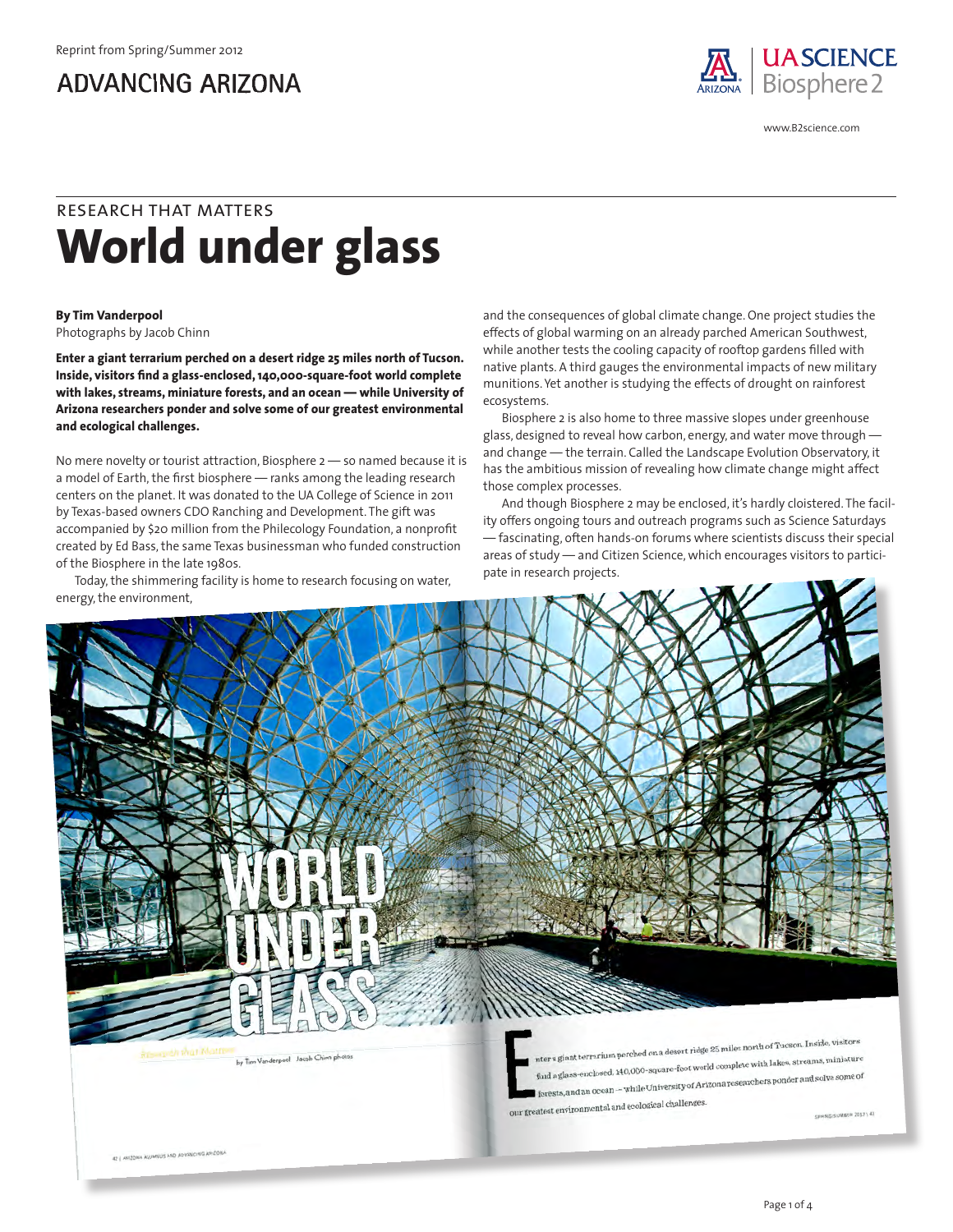### **World under glass**

continued

Those programs are a hit; thousands of visitors explore the Biosphere 2's 40-acre campus each year; they leave with a glimpse of cutting-edge science. "We're trying to use Biosphere 2 as a model city for testing innovative energy and water management strategies," says Hassan Hijazi, director of external affairs. "By applying this research on a smaller scale at the Biosphere, we can take the lessons we learn on the inside — in this controlled system — and apply it to the outside world."

#### **Advancing deserts**

As temperature and weather patterns change, invasive plants are often quick to move into newly hospitable areas. Their presence, in turn, can transform once-fertile regions into permanent deserts, as each new species battles for resources — from nutrients to soil moisture — in a constantly shifting landscape.

This looming threat is the focus of recently completed research by Sujith Ravi, an assistant research professor at Biosphere 2. Though he and his colleagues are still sifting through mountains of data, Ravi believes the project will ultimately offer insights into this daunting global pattern — thanks to the exclusive capabilities of Biosphere 2. "The Biosphere is a unique tool," says Ravi, "in that we can actually repeat the experiment in different climates."

Under the dome's protective cover, he monitored plant behavior in two settings, one of which was kept three to four degrees warmer than the oth-



www.B2science.com

er. Ravi's experiment used native grasses and an invasive species currently plaguing the American Southwest called buffel grass. "We wanted to look at how those two species interact," he says, "how they use water, how they cycle carbon, and how those interactions changed in a warmer climate."

Of course, those various climates don't just happen accidentally at Biosphere 2. Like Oz behind his curtain, support engineers and a bank of computers control the biome systems. "We just let the engineers know what conditions we need," Ravi says. "They can even create rainfall in different areas of the biome and maintain certain levels of humidity."

Such precision has made it clear that nonnative plants fare better than their native cousins in the hotter climate. And in drought's aftermath, exotics are far quicker to bounce back.

The result, Ravi says, "is that you could end up with a one-species landscape." And that is not a good omen for dry times. "Normally, if you have a landscape with more biodiversity, it adapts better to drought conditions."

### **Gauging the rainforest**

Global climate change researchers predict that the Amazon basin will grow much drier in coming years. But if so, how will the vast forest be changed? That's a question being addressed by Joost van Haren, a doctoral student at Biosphere 2.

Because the facility is enclosed, he's able to subject its rainforests to specific conditions and gauge the results with remarkable precision. "The



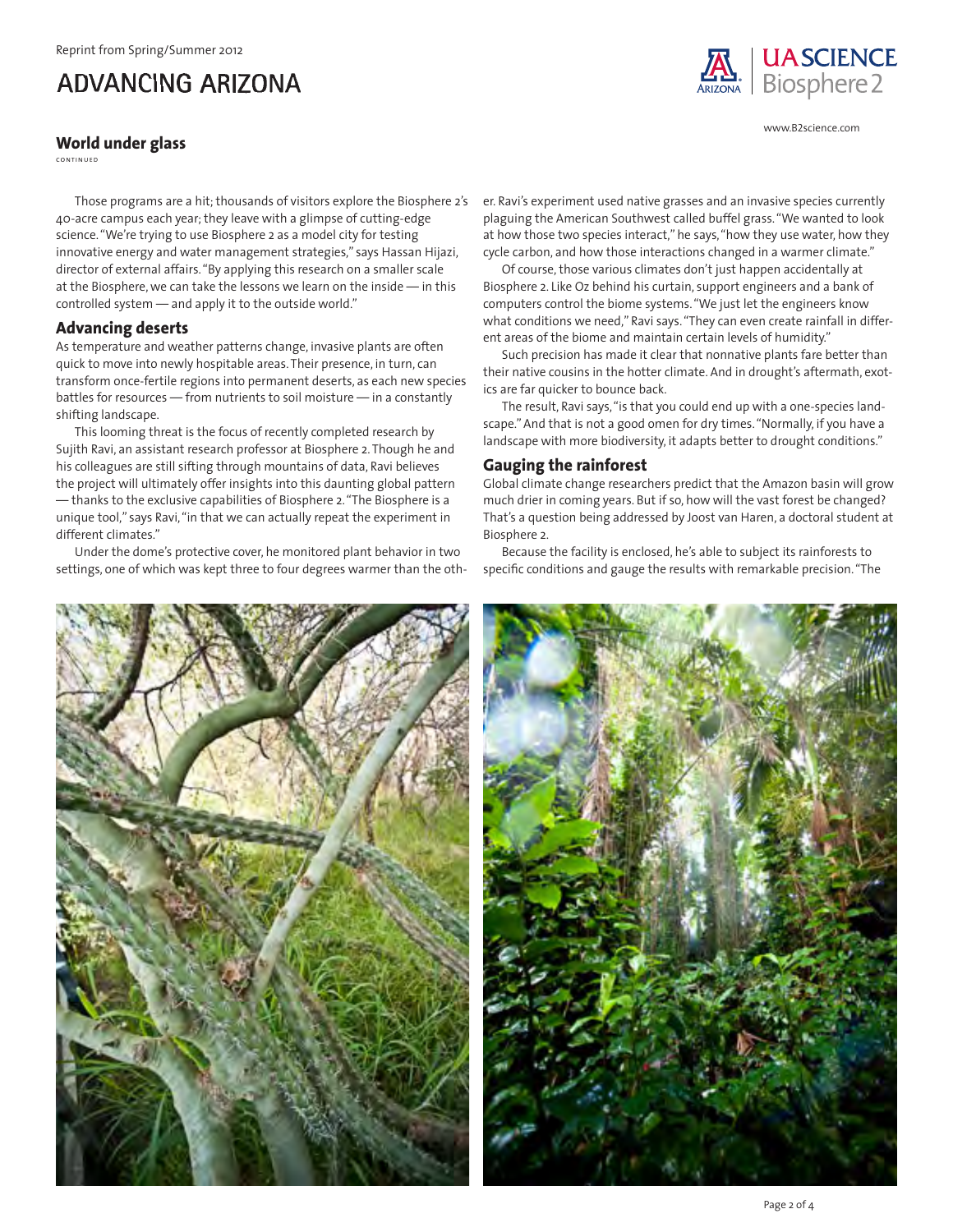### **World under glass**

continued

Biosphere is actually the only rainforest we have where we can control the precipitation in great detail," van Haren says. "We can make it rain when we want it to rain, and we don't have to wait for Mother Nature to do her thing."

Working under glass also allows researchers to closely monitor how plants and the soil respond to specific changes in precipitation and to exclude many factors found in the outside world that can skew research results.

Much of the Amazon Basin's precipitation cycle is sparked by the trees themselves. Since huge swaths of that forest are being decimated each year, predicting the full impact of changes in precipitation has proved elusive. But by taking advantage of Arizona's seasonally shifting light cycles — which don't exist along the Amazonian equator — researchers are able to monitor changes as varying levels of sunlight reach the formerly shaded and increasingly dry forest floor.

"It allows us to get more at the question: What is really driving the response of the plants to drought?" says van Haren. "Is it a response driven by precipitation? Or is it a response that's driven by the light?"

### **Cool rooftops**

Emerging science views cities as urban ecosystems. That means we need to understand how metropolitan systems operate — and find strategies for keeping them healthy.

One goal is reducing the "heat island" effect caused by an abundance of pavement and asphalt rooftops. Another is reducing home energy use. Both are the focus of Biosphere 2's Green Roofs Project, which aims to turn residential roofs into cooling green spaces by populating them with native plants.

The rooftops in the project adorn miniature homes stretching in colorful rows along the Biosphere's perimeter. The project is directed by Assistant Research Professor Mitch Pavao-Zuckerman, with help from citizen scientists who assist in plant and soil monitoring.

Their goal is to answer one big question, says Pavao-Zuckerman. "Can you cool a building by having a layer of soil (on top) that acts as insulation and plants that provide the evaporative movement of water, almost like a living swamp cooler?"

His team aims to find out by monitoring the miniature houses, each fitted with a rooftop planting box. But success also depends on one key element: assistance from Biosphere visitors — or, as the Biosphere calls them, citizen scientists. "We've had people out there collecting data with handheld sensors," Pavao-Zuckerman says, "measuring soil temperature,





soil moisture — things like that to help us characterize the energy and water use."

So while these homes may be charming and tiny, their task is quite serious. Indeed, studies from the Midwest demonstrate that planted roofs can cool building interiors by up to 30 degrees. It's Pavao-Zuckerman's task to determine whether we can achieve similar results in simmering, southwestern summers.

### **Military impacts**

Biosphere 2 is on the U.S. Department of Defense's radar. That became clear recently when the DoD awarded a \$1.35 million grant to UA researchers to study how the latest generation of munitions reacts in the environment. Not surprisingly, that's a huge concern for communities near military training facilities.

Known as "insensitive" munitions, these new weapons are much less likely to detonate by accident. Less clear is how they react when dissolving, unexploded, into the soil. That's where Biosphere 2 comes in.

The project was designed in part by Assistant Research Professor Katerina Dontsova. "Just like many other manufactured chemicals, munitions can present environmental concerns if they enter the groundwater," she says, "and the military has had previous problems with that. So they want to be sure, when they create new munitions, that they have as little impact as possible."

The project is a collaboration between the UA Department of Soil, Water & Environmental Science and analysts at Biosphere 2. Dontsova calls it a perfect fit. "The Biosphere has a mission of outreach," she says, "and a part of this outreach is focused on the understanding of environmental issues that our planet is facing. A lot of our activities deal with the choices that humans make and how those choices are reflected in their impacts on the earth."



www.B2science.com